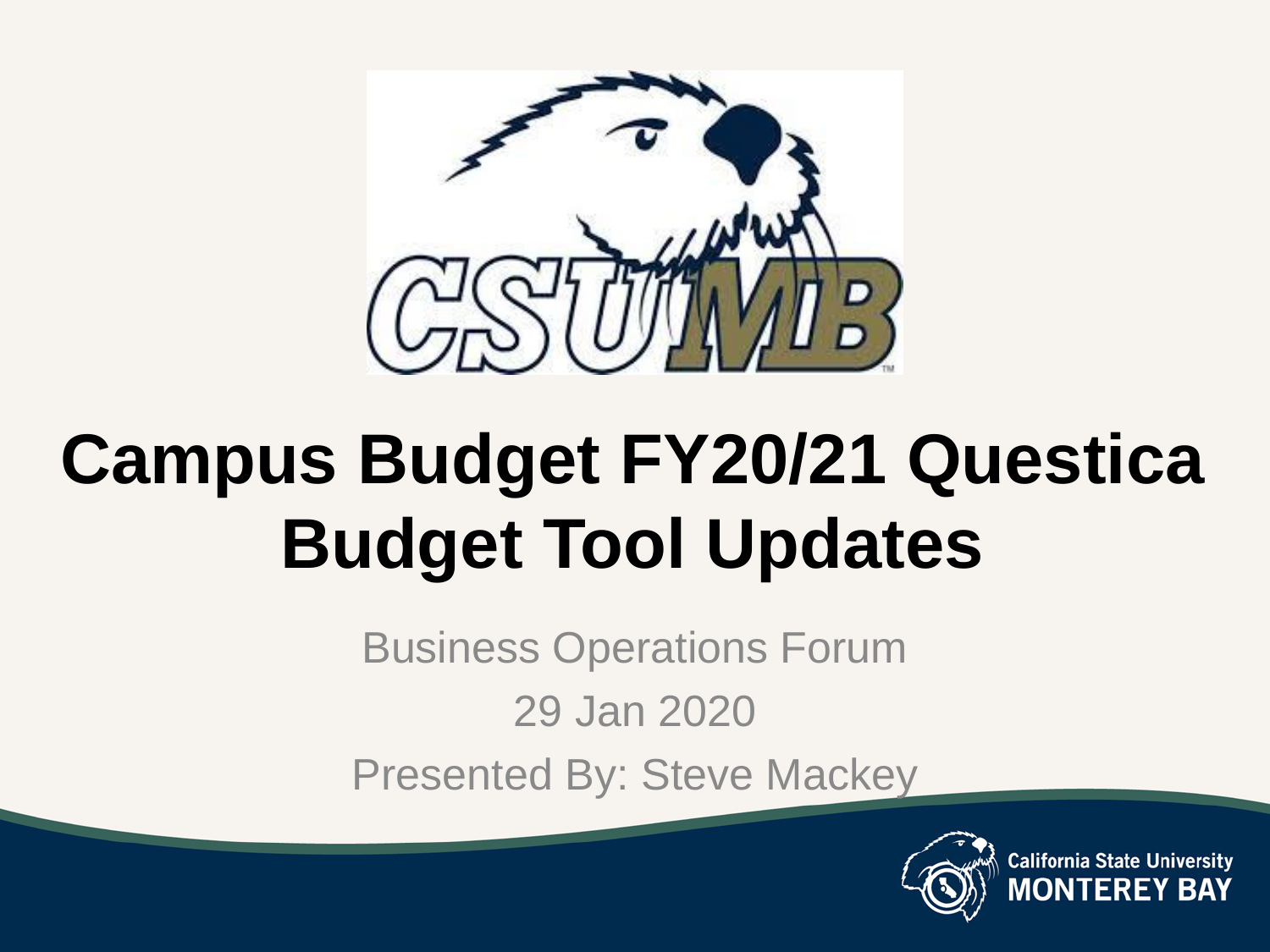### **Agenda**

- Campus Budget Timeline for FY20/21
- Cost Definitions
	- Mandatory & Non- Mandatory
- Questica Update:
	- Workgroups (1X/Base Budget Requests, Communication, Position Management, and Reporting)
	- Budget Office (Testing, Developing Training Materials, etc.)
	- Pilot User Group (Testing in February, 2020)
	- Campus Training in February, 2020
- Finance Office Updates

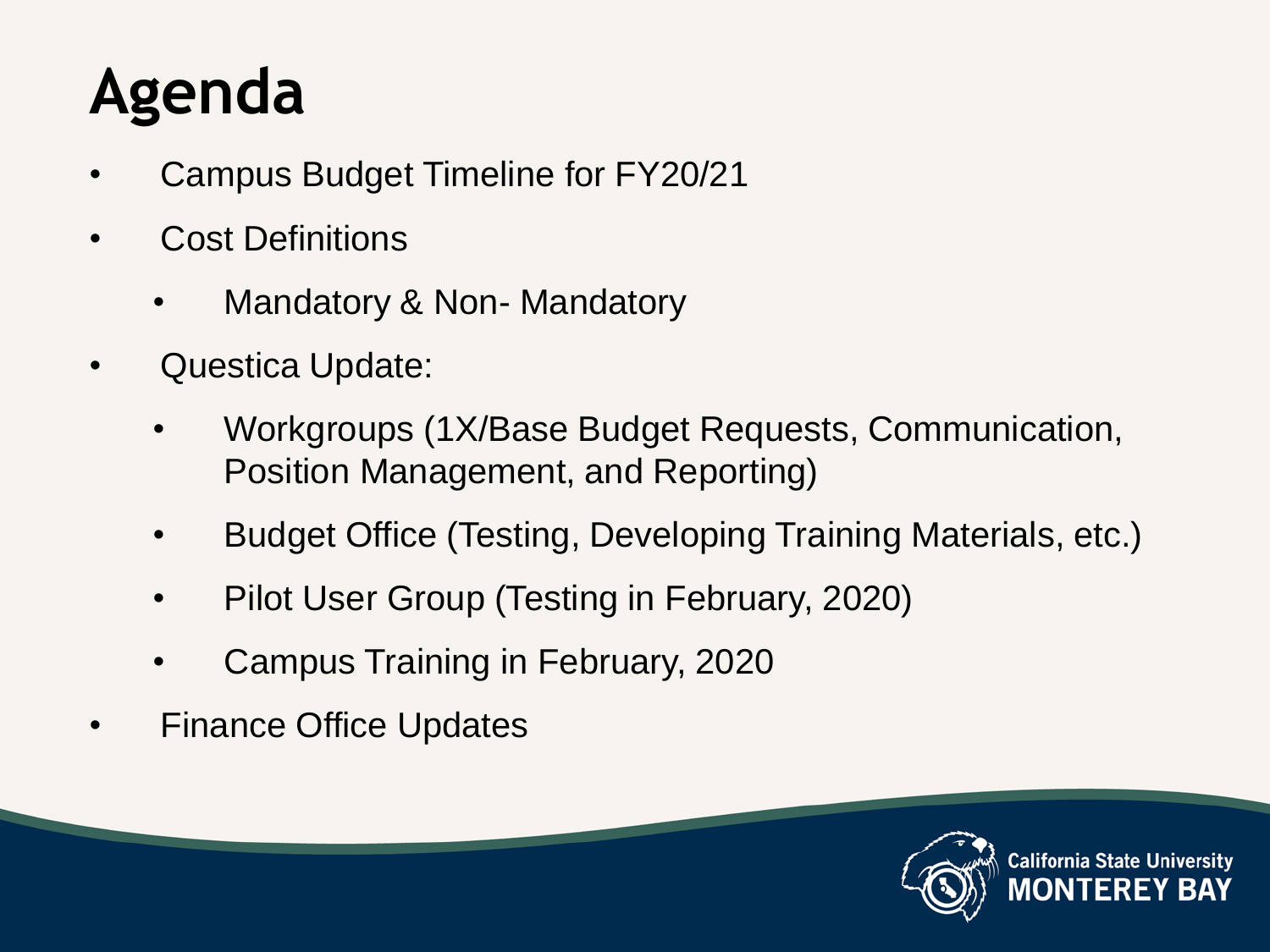## **Campus Budget Timeline**

| January 10, 2020, Friday | Governor's Budget Released                                                                                                                                                |
|--------------------------|---------------------------------------------------------------------------------------------------------------------------------------------------------------------------|
| February 28, Friday      | Chancellor's Office issues preliminary campus budgets by the<br>end of February                                                                                           |
| March 9, Monday          | Budget Office develops CSUMB Preliminary Budget Projection (assumes<br>Chancellor's Office issues preliminary campus budgets no later than<br>February 28 <sup>th</sup> ) |
| March 13, Friday         | Position Lists for 2019-20 due from Divisions to the Budget Office                                                                                                        |
| March 26, Thursday       | <b>Strategic Budget Committee Meeting</b>                                                                                                                                 |
| March 27, Friday         | FY 2020-21 Proposed Lottery, EEIP, and Parking budgets due from<br>Divisions to Budget Office                                                                             |
|                          | FY 2020-21 ALL 1X, Mandatory and other Base Budget Requests due from<br>Divisions to Budget Office                                                                        |



**California State University**<br>**MONTEREY BAY**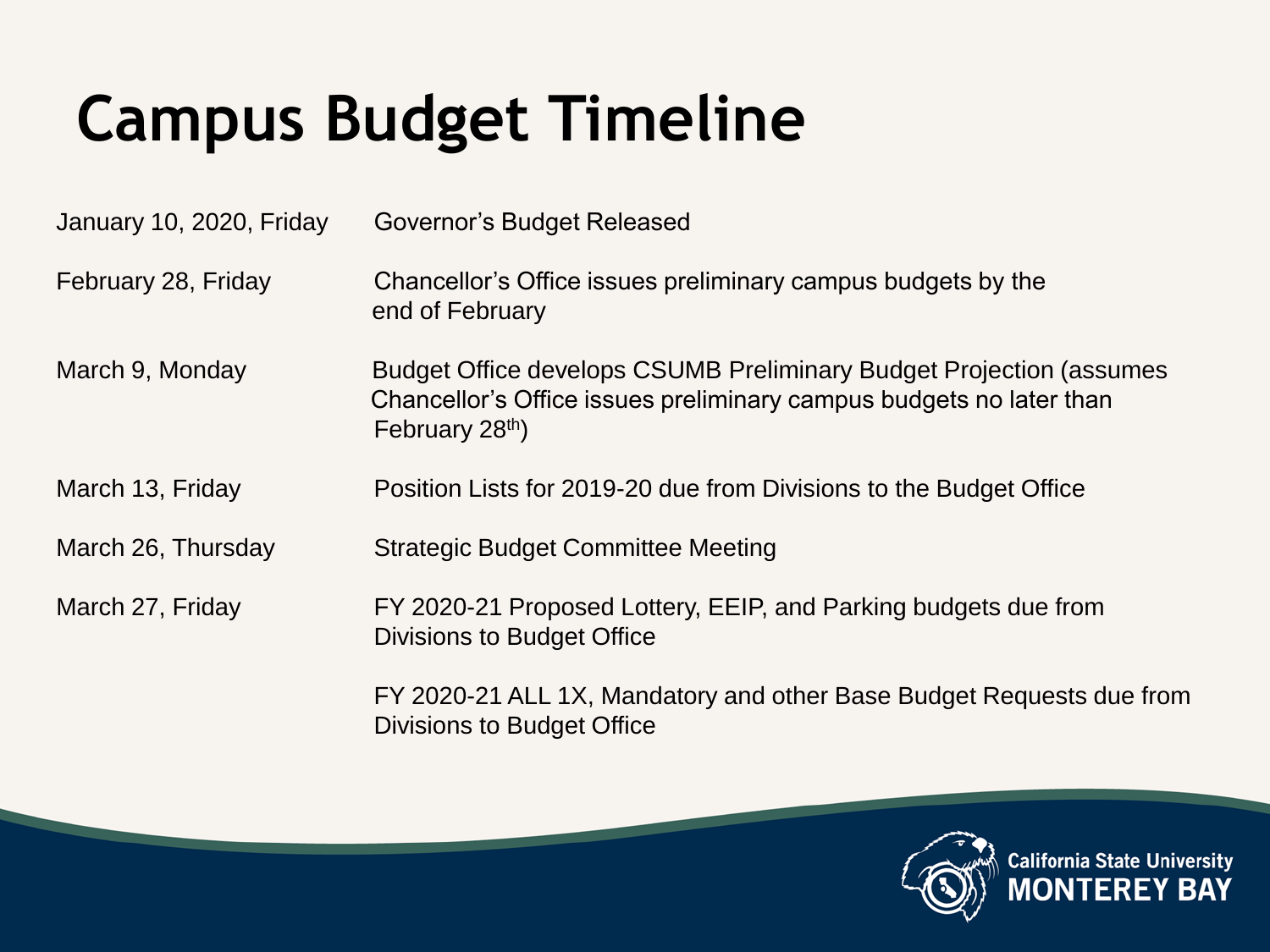## **Campus Budget Timeline**

April 1, Wednesday Budget Office consolidates all 1X, Mandatory and other Base Budget requests and revises CSUMB Preliminary Operating Fund Base Budget Projections

1<sup>st</sup> Week of April Vice Presidents review a revised Preliminary Operating Fund Budget Projections, including all 1X, Mandatory and other Base Budget requests

April 24, Friday Strategic Budget Committee Meeting for Division Presentations to Committee

Approx. May 8, Friday Governor's revised budget released (May Revise) Budget Office may Revise Budget Projection based on impact of May Revise to campus Proposed operating budget

May 12, Tuesday HOLD - Strategic Budget Committee Meeting

May 15, Friday -FY 2020-21 Position lists due from divisions to Budget Office

- -State Budget Finalized
- -Chancellor's Office issues final allocations
- -Final budget decisions made by campus executive leadership
- -President approves budget

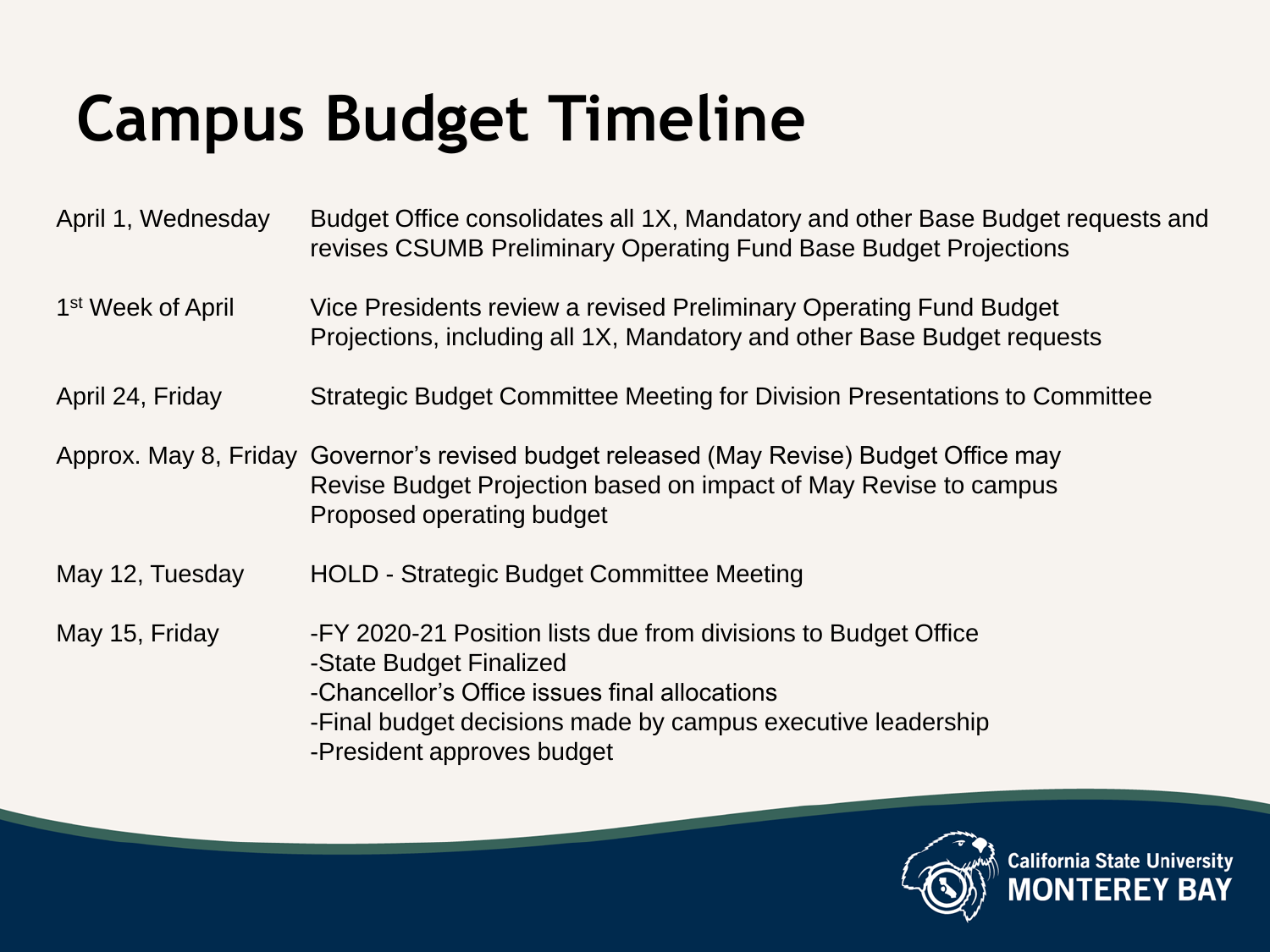## **Campus Budget Timeline**

June, 2020 Campus Community Notified of Final Allocations

July 15, Wednesday Remaining Operating Trust budgets due to Budget Office from divisions, Including all Extended Ed Revenue Sharing trusts (Academic Affairs) and all Instructionally Related Activities trusts (TLXXX)

> Resubmission of Lottery, EEIP and Parking budgets (after close for Inclusion of 2020-21 beginning equity)

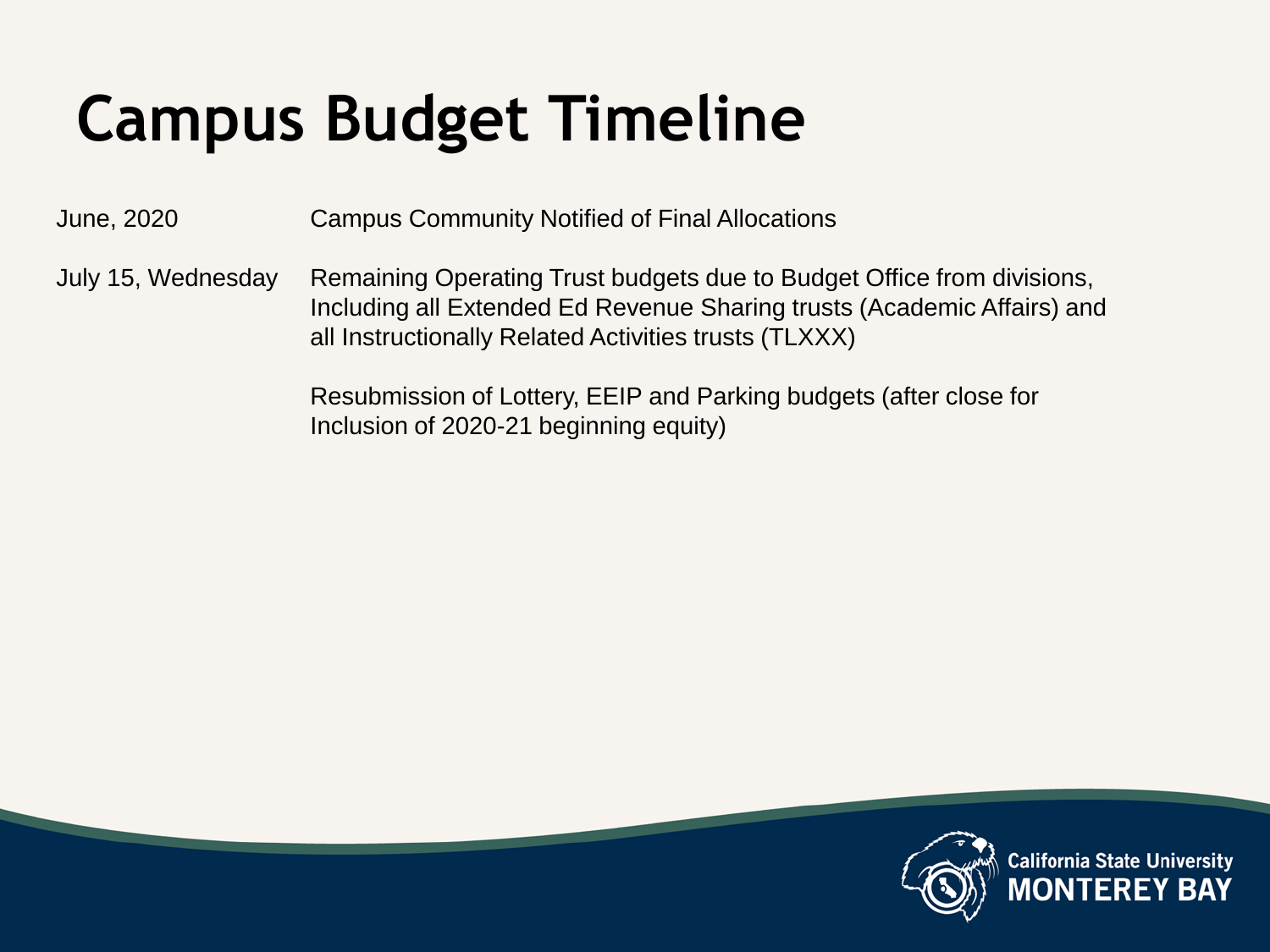# **Mandatory Cost Definitions (1 of 2)**

**CO Mandatory Cost**: *are costs as expenditures the university must pay regardless of the level of funding allocated by the state,* and they often increase independent of growing, flat or declining state support. The costs here go beyond the increases for employee health and retirement benefit rate increases.

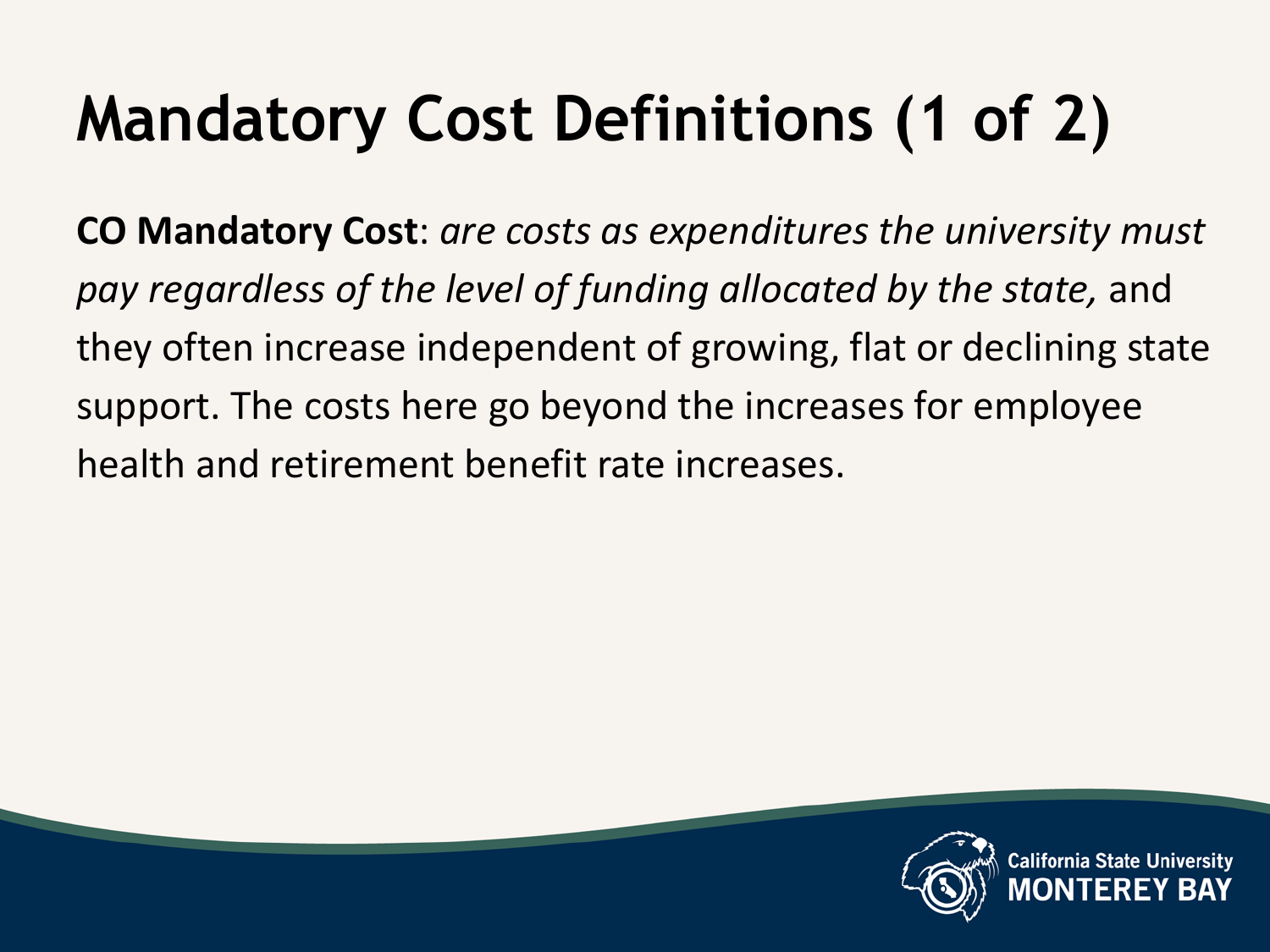## **Mandatory Cost Definitions (2 of 2)**

**Mandatory Cost:** *increases are externally driven cost increases that CSUMB can neither influence nor control.* Examples of "externally driven cost" may include legal, compliance, policy, CO fees, safety of life projects or programs, postage, minimum wage, regulatory requirement, program accreditation, or dues for professional associations that are mandatory to maintain certifications, etc. Most of these requests should only be for the incremental cost increase from the prior year to now.

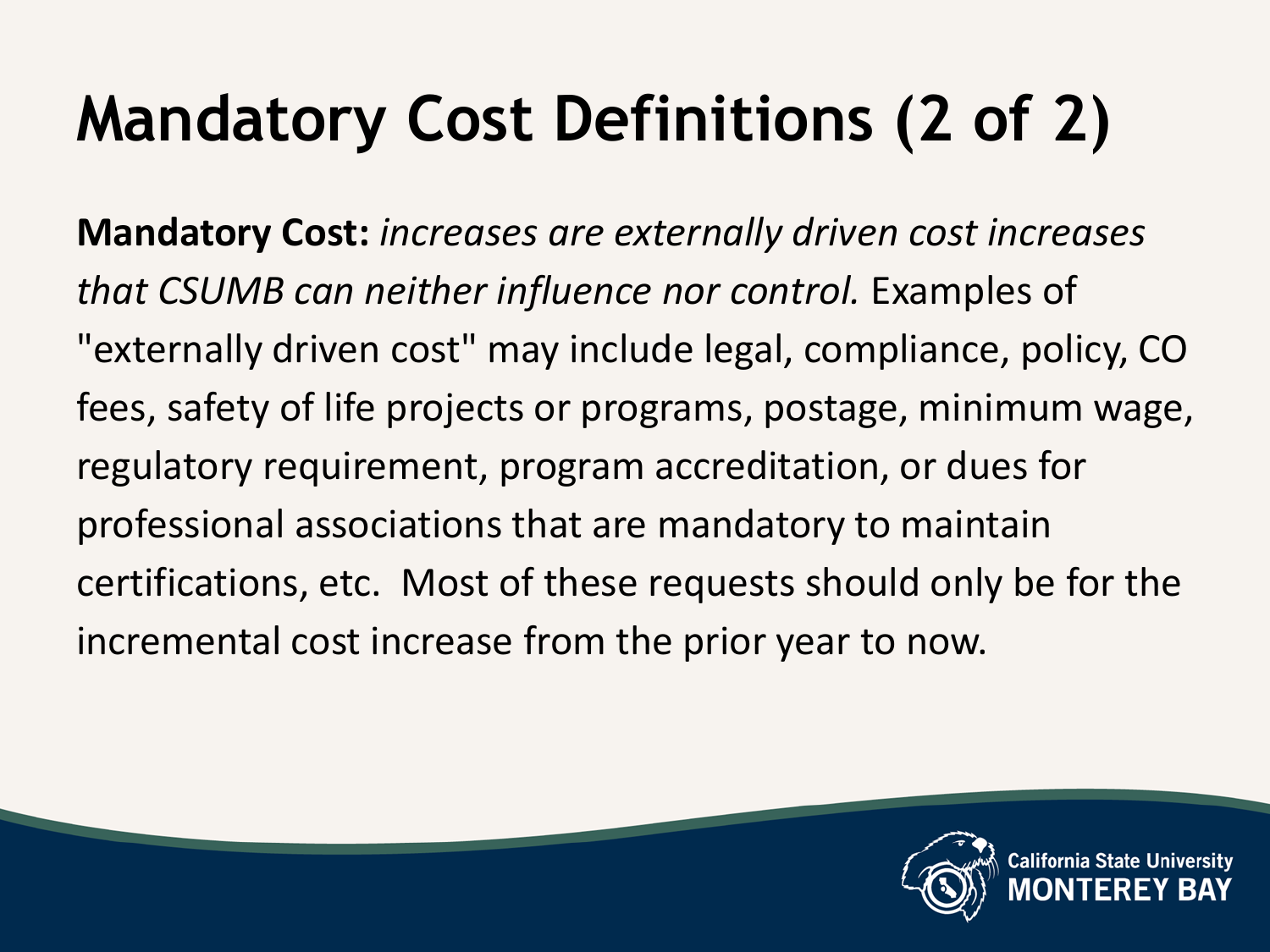#### **Non-Mandatory Cost Definitions (1 of 3)**

**Campus Requ**i**red:** *increases are usually externally driven cost increases that CSUMB may opt to not fund, but may disrupt current operations and/or services.* Examples may include subscription services, system upgrades, non-safety of life projects or programs, membership fees, etc. These requests should only be for the incremental cost increase from the prior year to now.

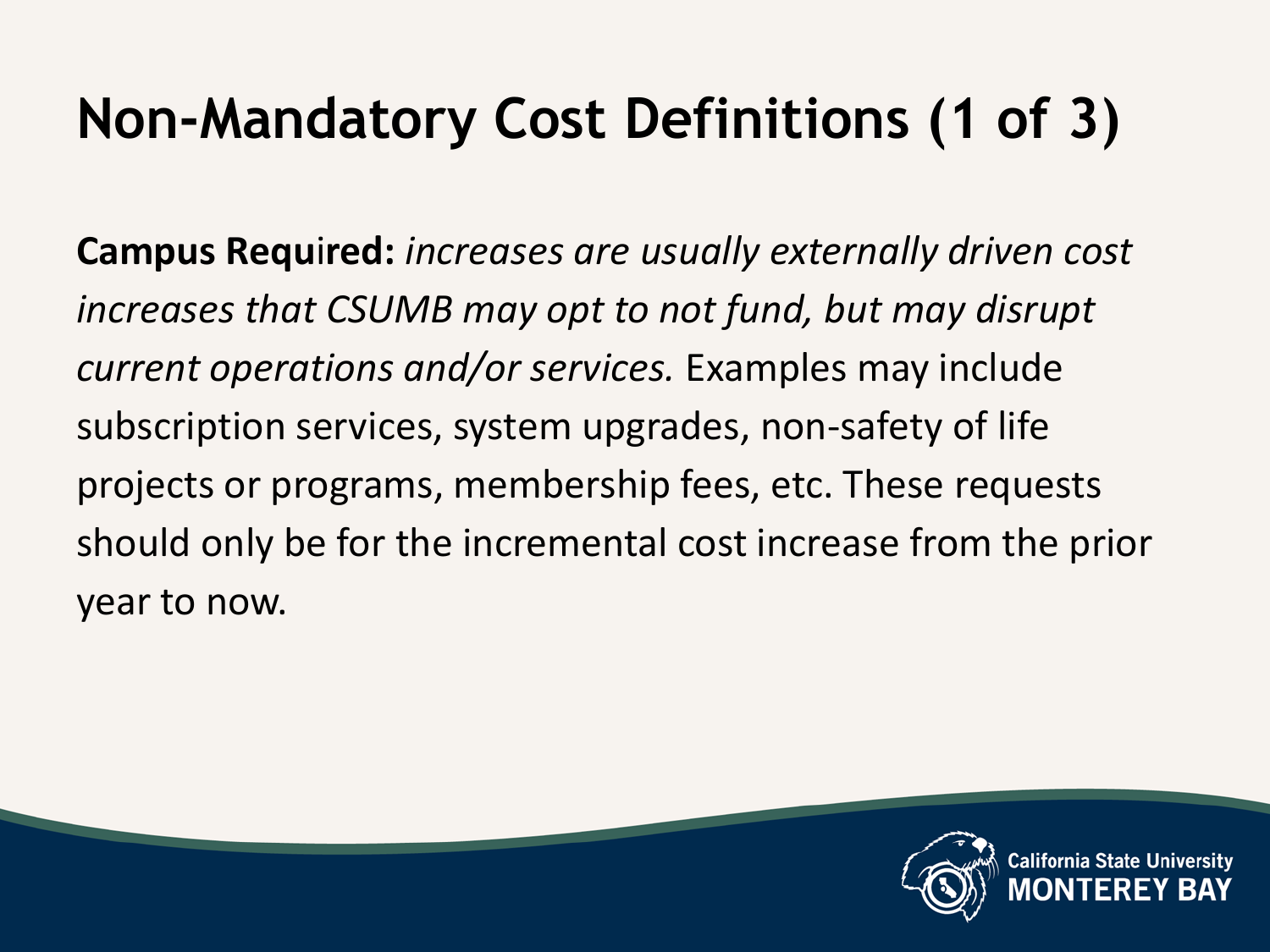#### **Non-Mandatory Cost Definitions (2 of 3)**

**Strategic Initiatives:** *increases are typically internally driven and support the CSUMB strategic plan.* Examples may include one time requests or base budget to support project and programs to implement areas of the strategic plan. Consultants to review a student success initiative, additional staff to improve access to services associated to student success.

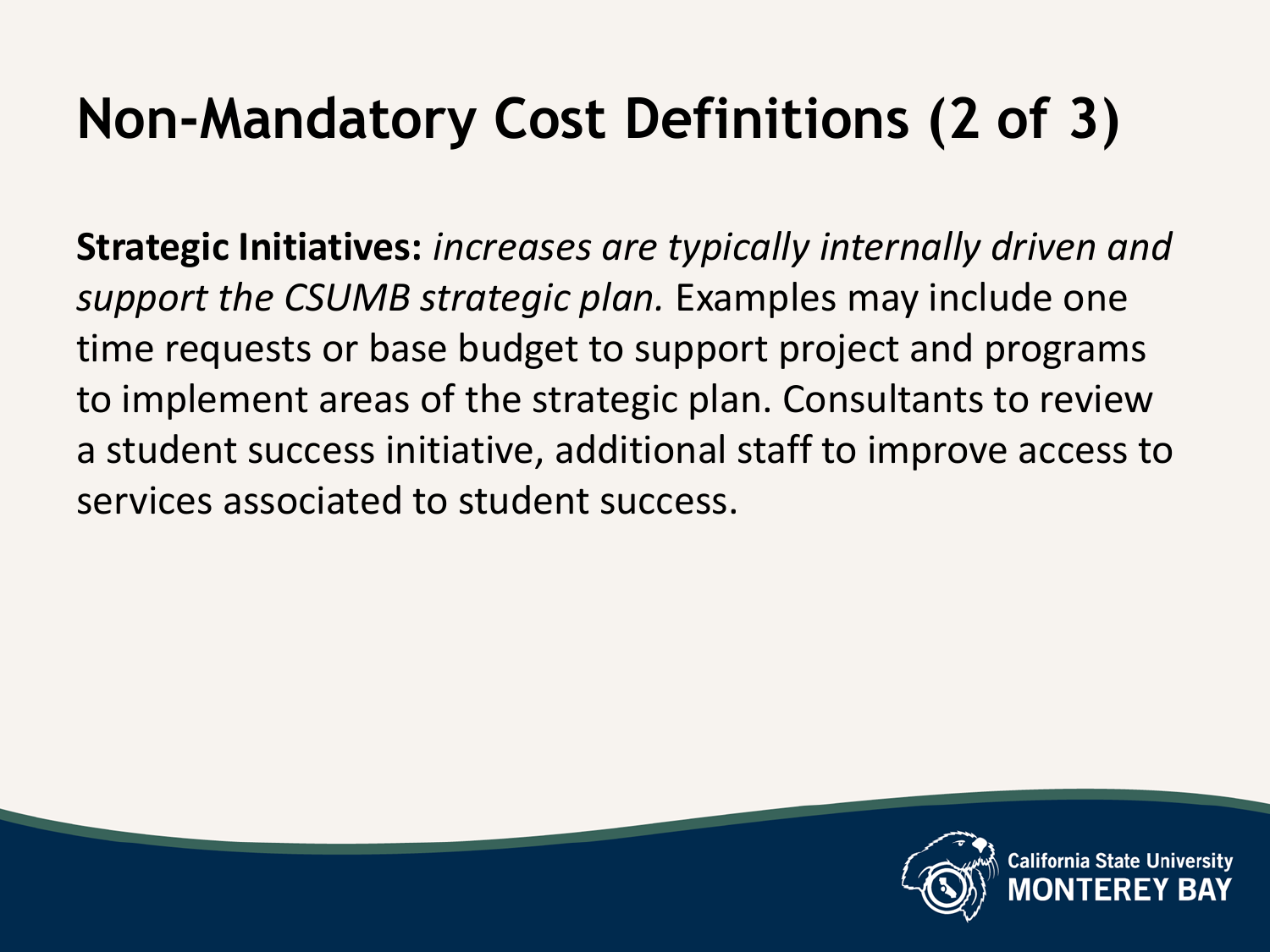#### **Non-Mandatory Cost Definitions (3 of 3)**

**Other Initiatives:** *increases are usually internally driven cost increases that are optional to CSUMB and not directly attributable to other definitions as outlined above. These initiatives may create new services or programs, or improve current operations and/or services.* Examples may include credentialing not necessary for the strategic plan or campus required, but will improve a program's reputation.



fornia State Un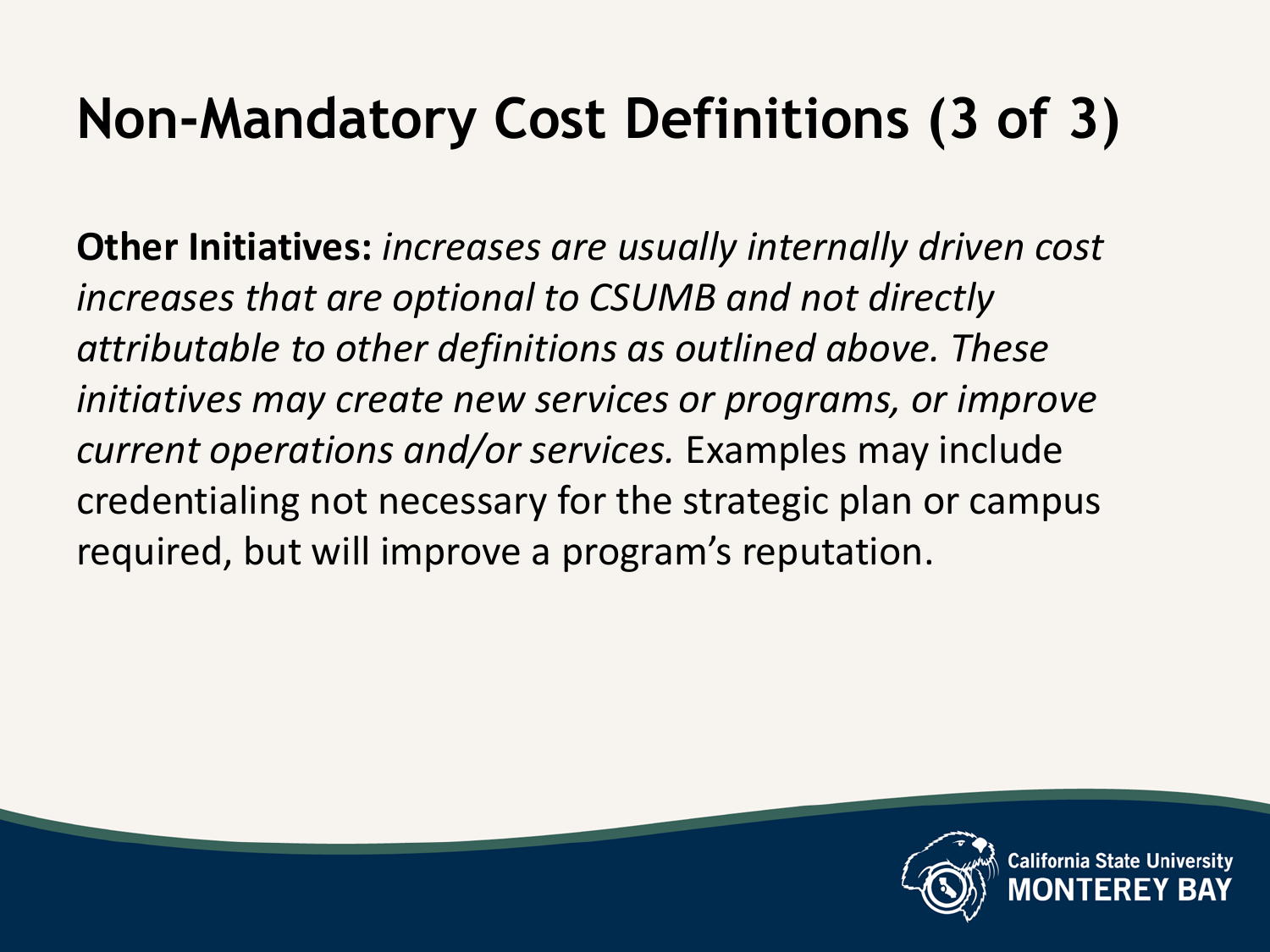## **Workgroups**

- Defined: A thought leader group that cares about the topic and outcomes. Participants are willing to test and try out untested products, services or processes and provide feedback.
- These are *working* groups: There is a time commitment and outside work will be required.
- Each group presents updates at the monthly BOFs throughout the project.



California State Univ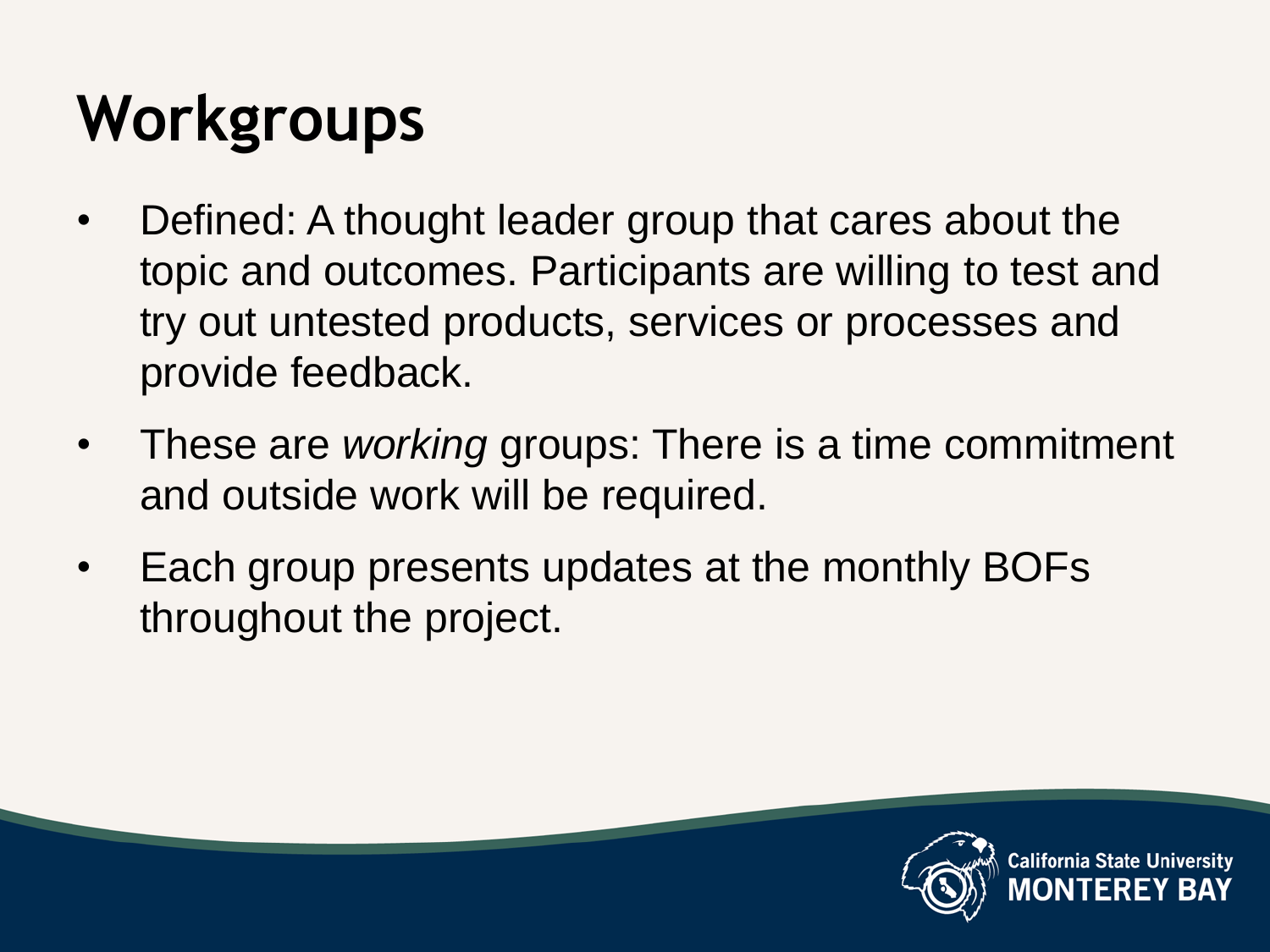## **Workgroups Update (1 of 4)**

- Reporting Group
- *Highlights:*
	- Focused on the ability to use one system that has all the information pertaining to positions (with detail) and operating budgets in one system.
	- Can the system provide some of the unique needs for areas like Extended Education.
	- The ability to customize standard reports that meet the needs of all the users.

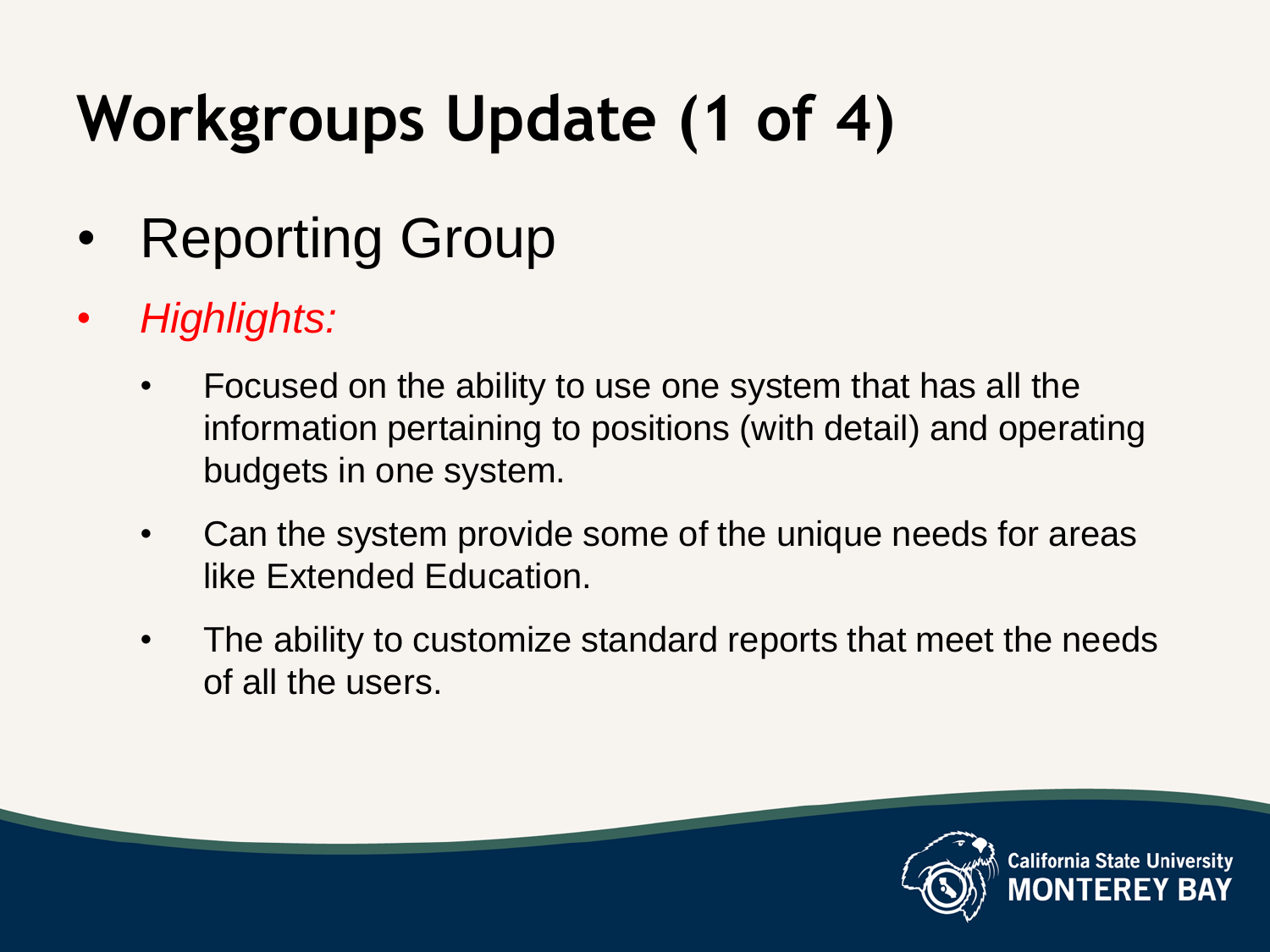## **Workgroups Update (2 of 4)**

- One-Time/Base Budget Group
- *Highlights:*
	- Focused on what Questica can do to make the current process better.
	- Topics that were discussed included the workflow aspect of Questica that will streamline the process, create transparency, and provide leadership with timely information for decision making purposes.

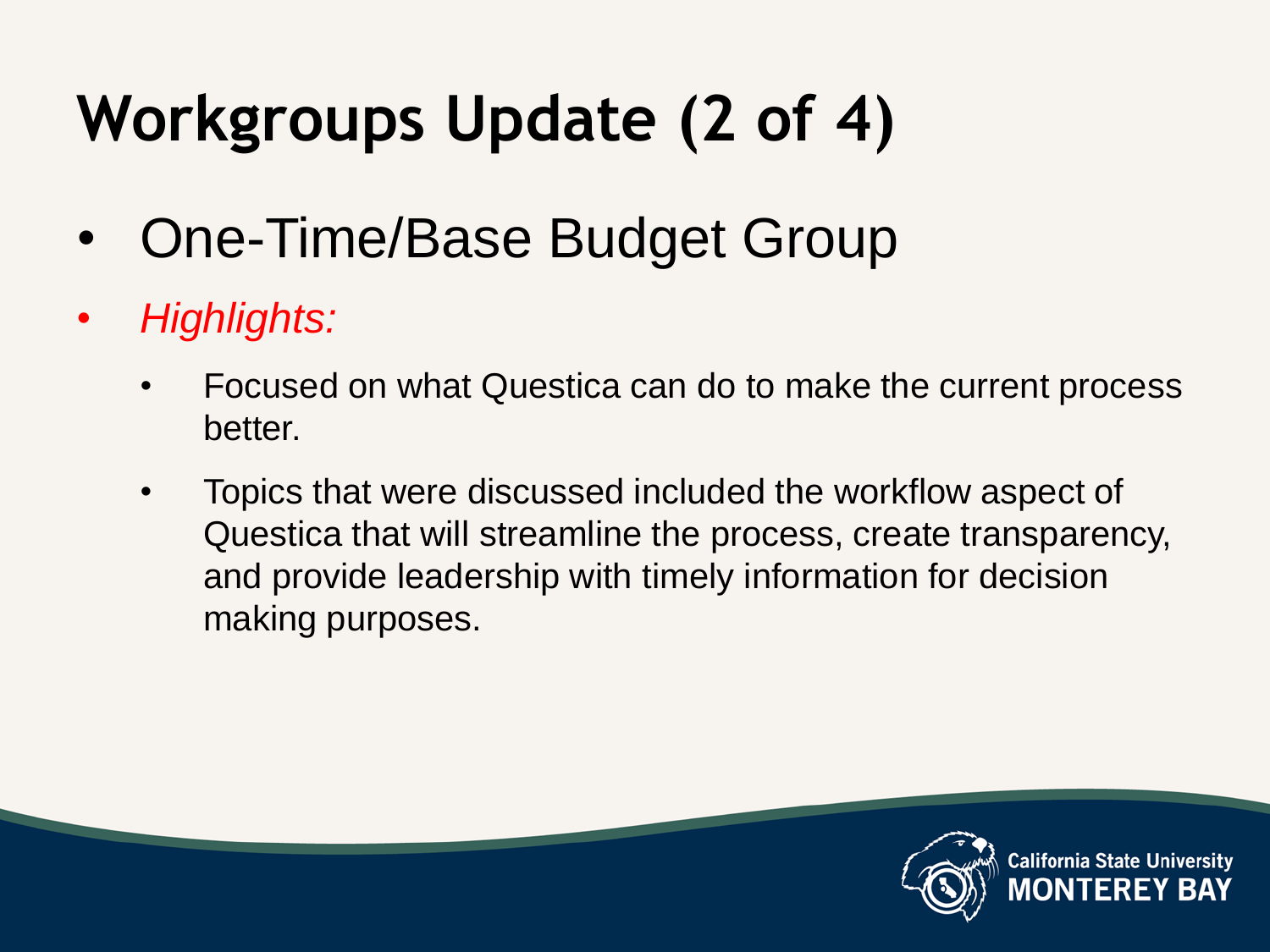# **Workgroups (3 of 4)**

- Position Budget Management Group
- *Highlights:*
	- The team found that position lists are necessary to build a sound budget.
	- However, to be able to build the position lists in a more efficient way is highly desirable.
	- It would also be helpful to streamline the process and receive regular and timely information related to budget allocations that happen outside the budget process i.e. GSI/Merit allocations.
	- They would also like to use the system to do projections, and also have standardized reporting tools.

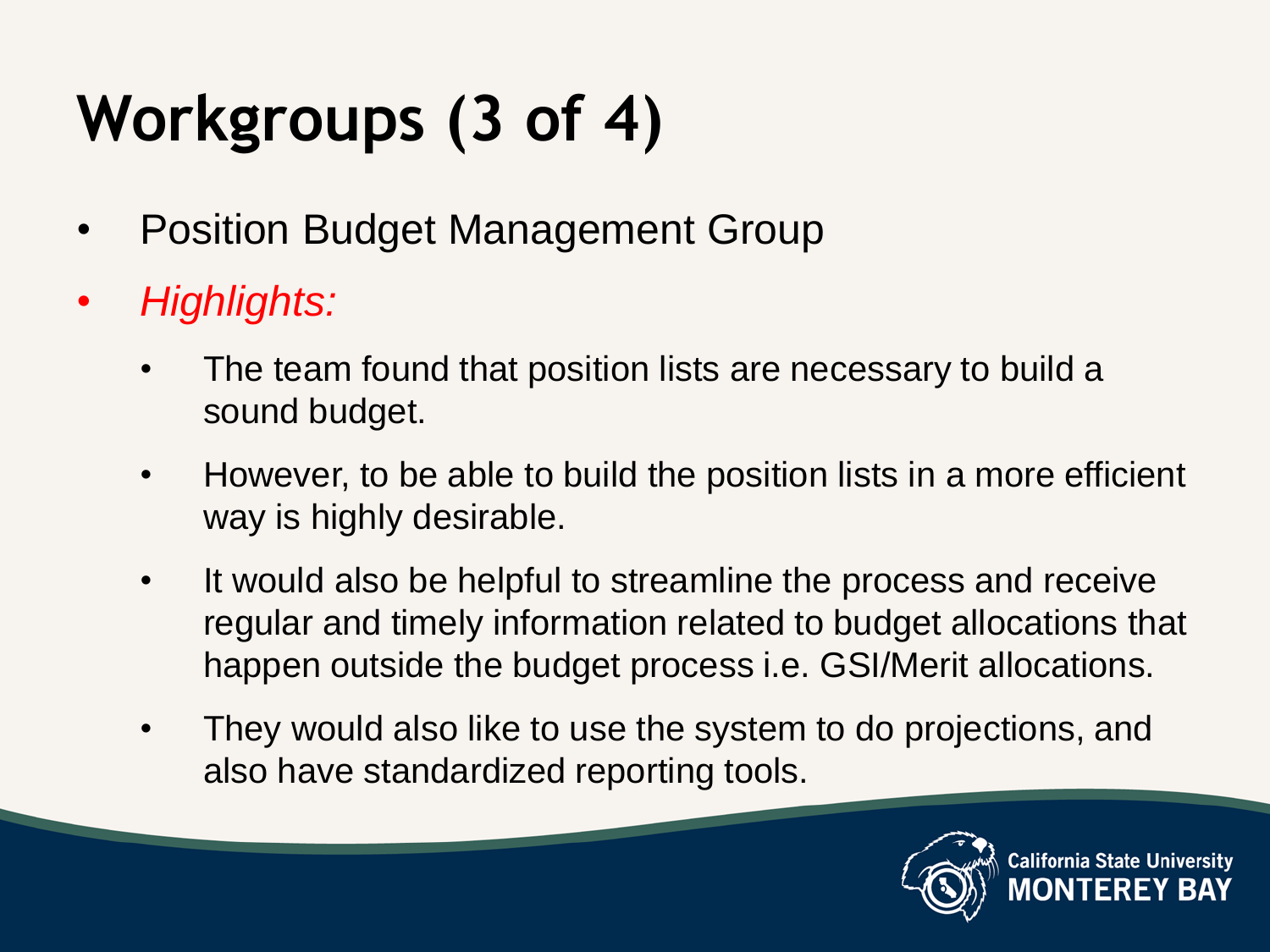# **Workgroups (4 of 4)**

- Communications Group
- *Highlights:*
	- Focused on touch points to ensure campus communications.
	- Topics that should be reported include (when the budget is approved, when it is loaded in the system, and other campus allocations such as compensation, etc.)
	- Ideas include (Campus Dashboard, Finance Webpage, Questica Dashboard, President/CFO Campus Approval Memo, and possibly an Admin & Finance Newsletter, etc.)

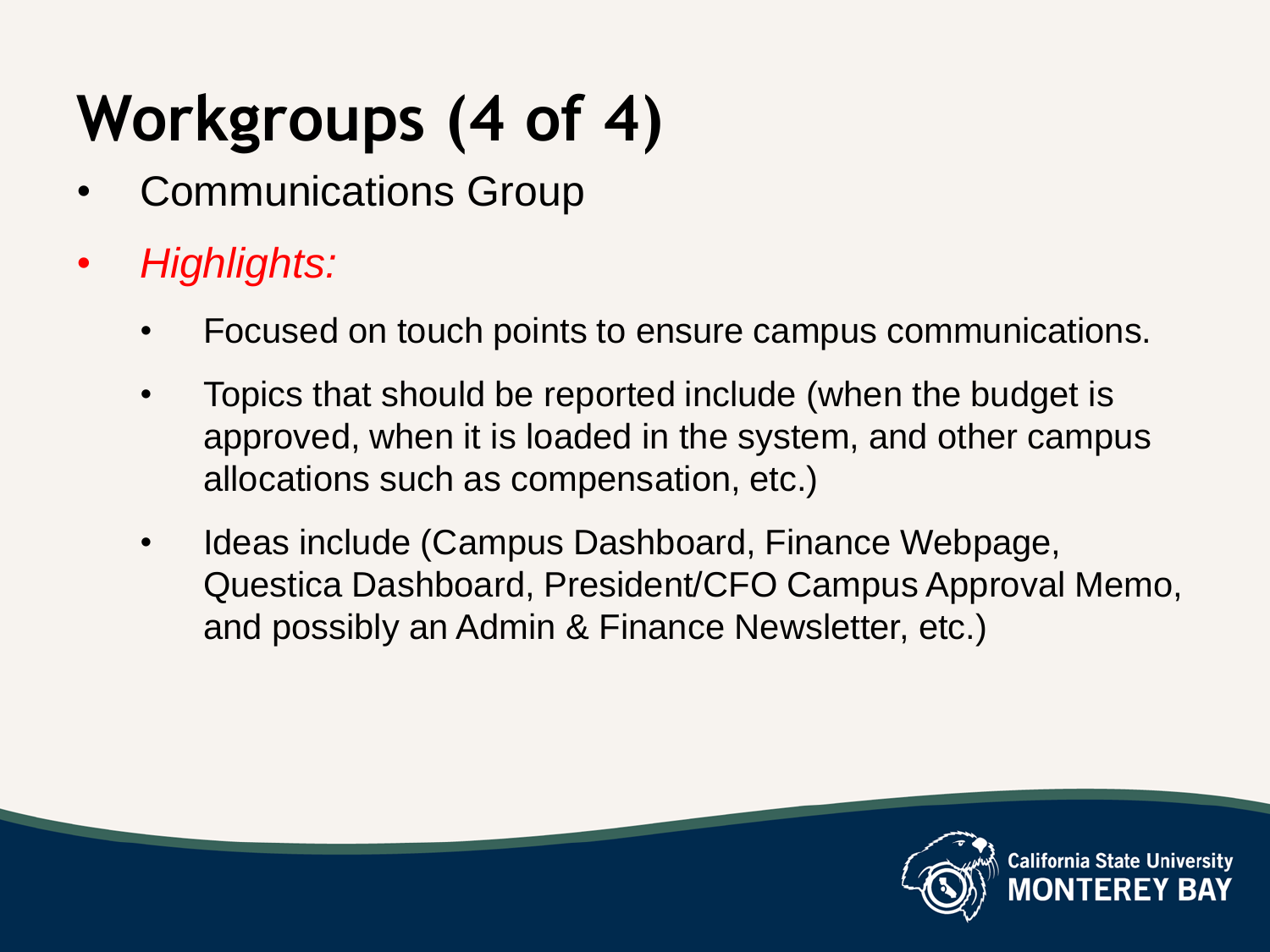### **Workgroups Documentation**

• Processes, requirements and other related information is available for each workgroup on the project worksite at:<https://csumb.edu/finance/questica-budget-project>

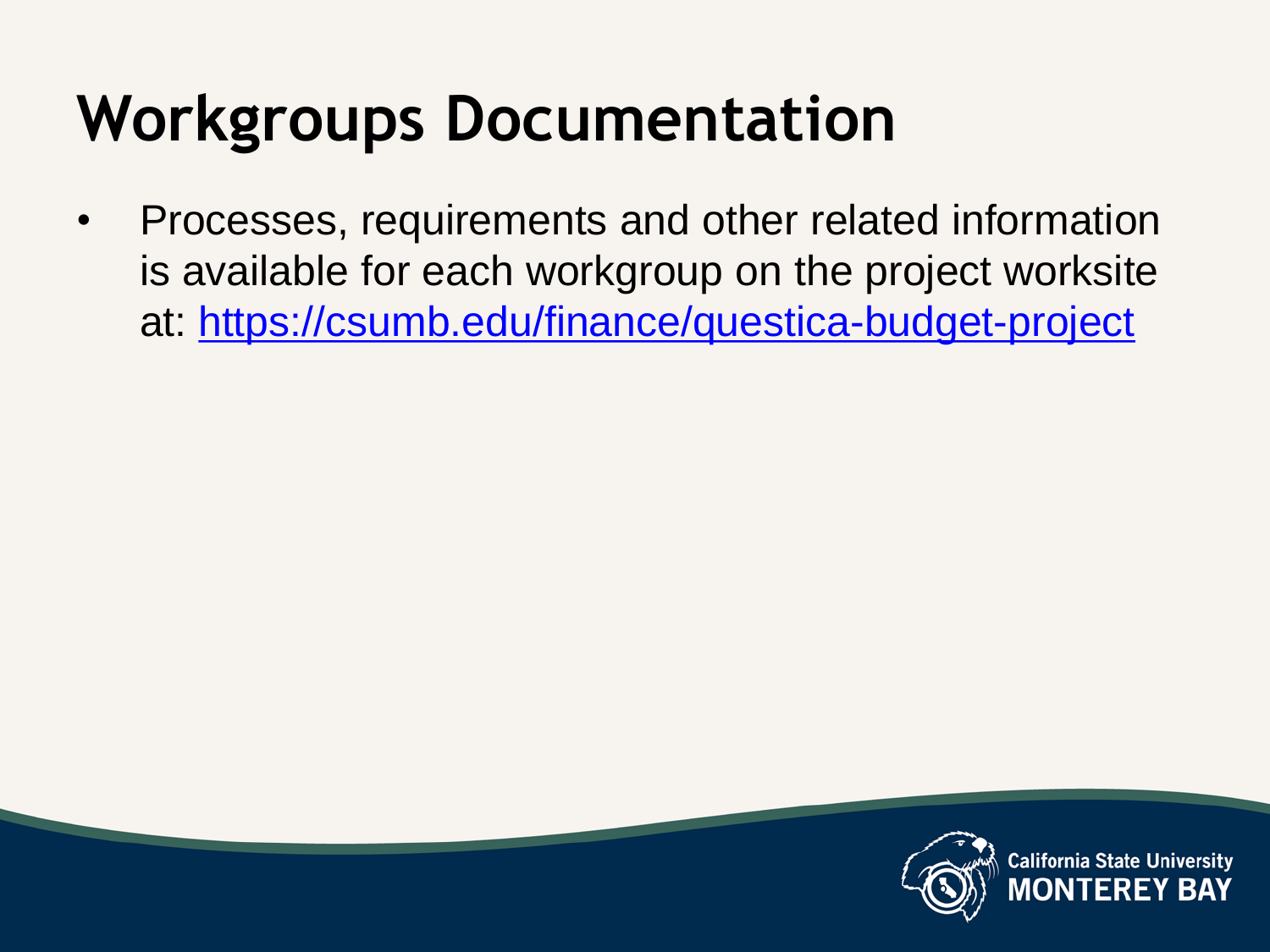#### **Questica Reporting – a sneak peek**



**California State University**<br>MONTEREY BAY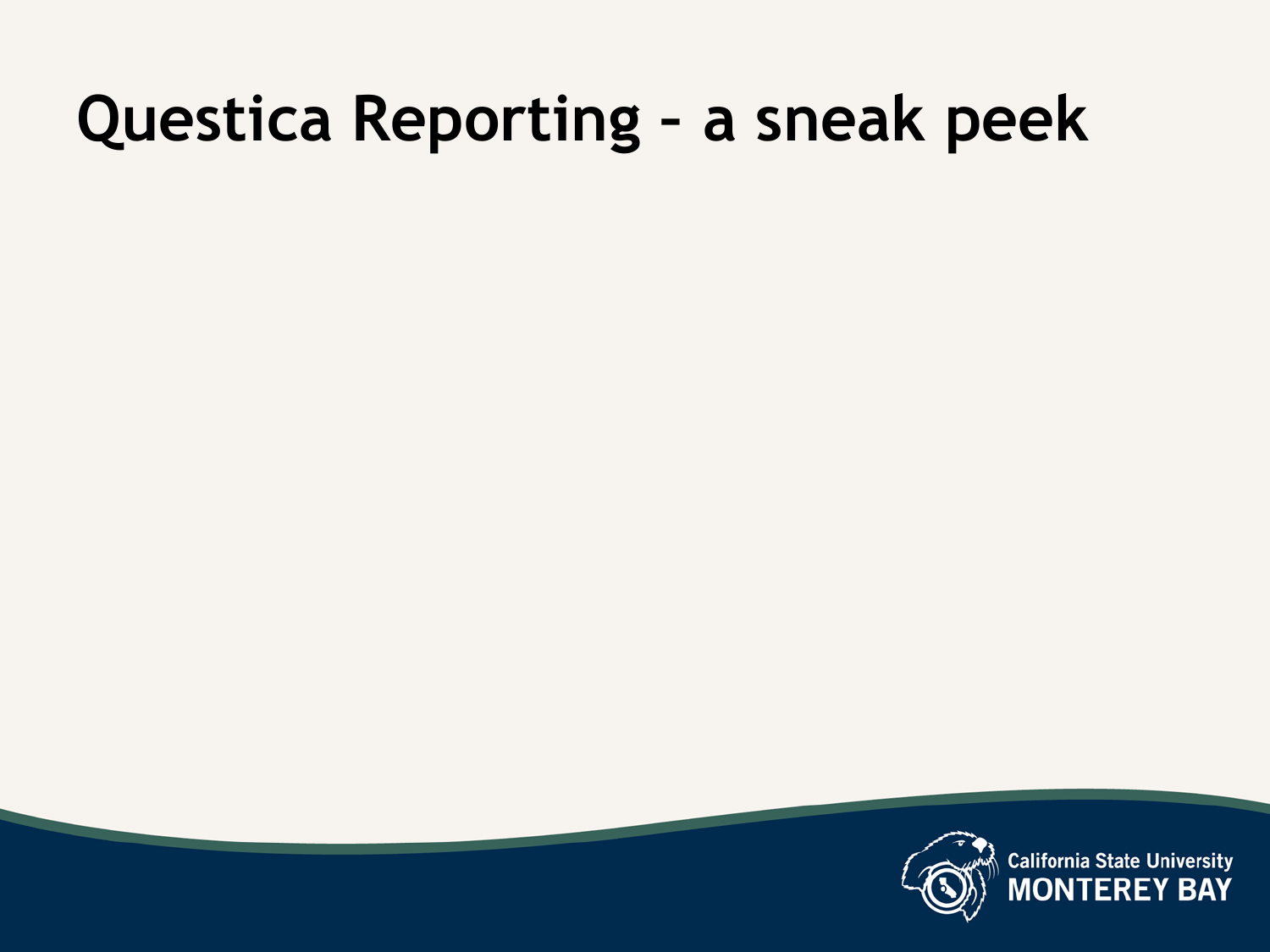| FS06 - Fund Summary by Fund and Department |                          |                      |                                  |                |             |         |                |                                      |  |  |  |
|--------------------------------------------|--------------------------|----------------------|----------------------------------|----------------|-------------|---------|----------------|--------------------------------------|--|--|--|
| <b>Budget Year</b>                         | 2019 - 2020              |                      | As of Date:<br>December 31, 2019 |                |             |         |                |                                      |  |  |  |
| <b>Business Unit</b>                       | <b>MB000</b>             |                      |                                  |                |             |         |                |                                      |  |  |  |
| Fund                                       | <b>FUND</b>              |                      |                                  |                |             |         |                |                                      |  |  |  |
| <b>Division</b>                            | <b>DIVISION</b>          |                      |                                  |                |             |         |                |                                      |  |  |  |
| College/Area                               | <b>SUBDIVISION</b>       |                      |                                  |                |             |         |                |                                      |  |  |  |
| Department                                 | <b>DEPARTMENT</b>        |                      |                                  |                |             |         |                | Load Program, Project, Class version |  |  |  |
|                                            |                          |                      |                                  |                |             |         |                |                                      |  |  |  |
| Account                                    | <b>Original Base</b>     | <b>Adjusted Base</b> | <b>Final Budget</b>              | Actual         | Encumbrance | Total   | Fav(Unfav)     | <b>Budget %</b>                      |  |  |  |
| <b>Source of Funds</b>                     |                          |                      |                                  |                |             |         |                |                                      |  |  |  |
| <b>Total Source of Funds</b>               | $\blacksquare$           | $\blacksquare$       | $\blacksquare$                   | $\blacksquare$ | ÷           | ÷,      | $\blacksquare$ | 0.00%                                |  |  |  |
| <b>Use of Funds</b>                        |                          |                      |                                  |                |             |         |                |                                      |  |  |  |
| Salaries                                   |                          |                      |                                  |                |             |         |                |                                      |  |  |  |
| 601<br>Regular Salaries and Wages          | 409,711                  | 421,910              | 421,910                          | 149,770        |             | 149,770 | 272,140        | 35.50%                               |  |  |  |
| 601201<br>Management and Supervisory       | 127,716                  | 131,544              | 131,544                          | 53,624         |             | 53,624  | 77,920         | 40.76%                               |  |  |  |
| 601300<br><b>Support Staff Salaries</b>    | 279,266                  | 287,637              | 287,637                          | 94,891         |             | 94,891  | 192,746        | 32.99%                               |  |  |  |
| 601303<br>Student Assistant                | 2,729                    | 1,473                | 1,473                            |                |             |         | 1,473          | 0.00%                                |  |  |  |
| 601826<br><b>Support Staff Stipends</b>    |                          | 1,256                | 1,256                            | 1,255          |             | 1,255   |                | 99.95%                               |  |  |  |
| Sub-Total Salaries                         | 409,711                  | 421,910              | 421,910                          | 149,770        | $\sim$      | 149,770 | 272,140        | 35.50%                               |  |  |  |
|                                            |                          |                      |                                  |                |             |         |                |                                      |  |  |  |
| Benefits                                   |                          |                      |                                  |                |             |         |                |                                      |  |  |  |
| 603<br><b>Benefits Group</b>               |                          | 77,902               | 77,902                           | 77,902         |             | 77,902  |                | 100.00%                              |  |  |  |
| Sub-Total Benefits                         | $\sim$                   | 77,902               | 77,902                           | 77,902         | ۰.          | 77,902  | $\sim$         | 100.00%                              |  |  |  |
| <b>Operating Expenses</b>                  |                          |                      |                                  |                |             |         |                |                                      |  |  |  |
| Communications<br>604                      | 254                      | 254                  | 254                              |                |             |         | 254            | 0.00%                                |  |  |  |
| 604001<br>Telephone Usage                  | 254                      | 254                  | 254                              |                |             |         | 254            | 0.00%                                |  |  |  |
| 606<br>Travel                              | 11,074                   | 11,074               | 11,074                           | 14             |             | 14      | 11,060         | 0.13%                                |  |  |  |
| 606001<br>Travel-In State                  | 10,774                   | 10,774               | 10,774                           | 14             |             | 14      | 10,760         | 0.13%                                |  |  |  |
| 606806<br>Trvl Veh Mileage                 | 300                      | 300                  | 300                              |                |             |         | 300            | 0.00%                                |  |  |  |
| 616<br>Information Technology Costs        | 37,690                   | 37,690               | 37,690                           |                |             |         | 37,690         | 0.00%                                |  |  |  |
| 616001<br>I/T Communications               | 190                      | 190                  | 190                              |                |             |         | 190            | 0.00%                                |  |  |  |
| 616002<br>I/T Hardware                     | 2,500                    | 2,500                | 2,500                            |                |             |         | 2,500          | 0.00%                                |  |  |  |
| 616003<br>I/T Software                     | 35,000                   | 35,000               | 35,000                           |                |             |         | 35,000         | 0.00%                                |  |  |  |
| Misc. Operating Expenses<br>660            | 10,349                   | 10,349               | 10,349                           | 3,982          |             | 3,982   | 6,367          | 38.48%                               |  |  |  |
| 660003<br>Supplies                         | 6,395                    | 6,395                | 6,395                            | 1,268          |             | 1,268   | 5,127          | 19.83%                               |  |  |  |
| 660009<br>Professional Dev Reg Fees        | 3,950                    | 3,950                | 3,950                            | 2,714          |             | 2,714   | 1,236          | 68.71%                               |  |  |  |
| 660867<br>Postage - Meter Machine          | $\overline{\phantom{a}}$ | $\overline{4}$       |                                  |                |             |         | $\overline{4}$ | 0.00%                                |  |  |  |
| Sub-Total Operating Expenses               | 59,367                   | 59,367               | 59,367                           | 3,996          | ÷.          | 3,996   | 55,371         | 6.73%                                |  |  |  |
| <b>Total Use of Funds</b>                  | 469,078                  | 559,179              | 559,179                          | 231,668        | $\sim$      | 231,668 | 327,511        | 41.43%                               |  |  |  |
|                                            |                          |                      |                                  |                |             |         |                |                                      |  |  |  |
| <b>Net Source and Use of Funds</b>         | 469,078                  | 559,179              | 559,179                          | 231,668        | $\sim$      | 231,668 | 327,511        | 41.43%                               |  |  |  |
|                                            |                          |                      |                                  |                |             |         |                |                                      |  |  |  |
|                                            |                          |                      |                                  |                |             |         |                |                                      |  |  |  |

**Transfers In**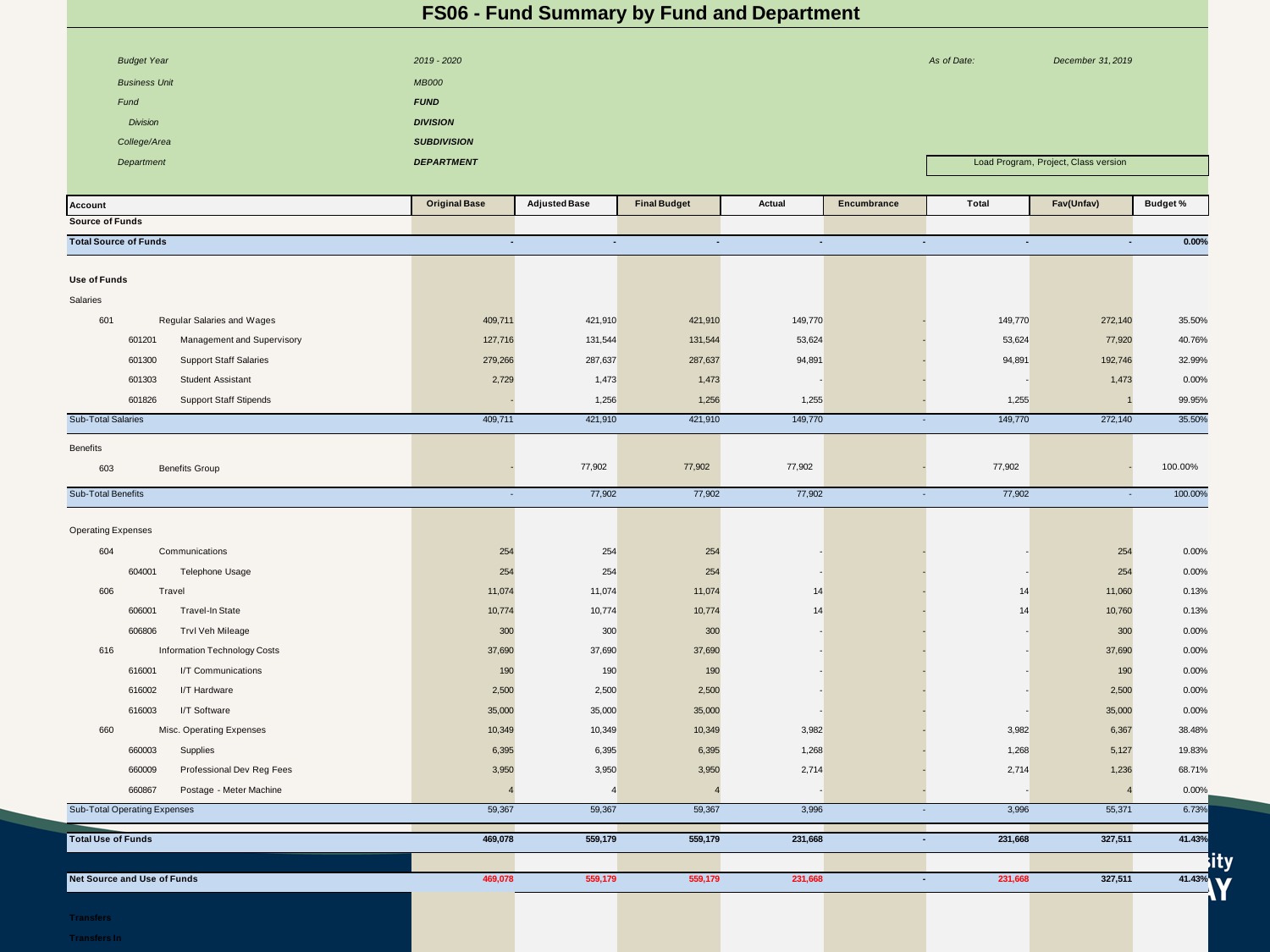| FS06 - Fund Summary by Fund and Department |                      |                          |                     |                          |                          |                               |                                      |                 |
|--------------------------------------------|----------------------|--------------------------|---------------------|--------------------------|--------------------------|-------------------------------|--------------------------------------|-----------------|
|                                            |                      |                          |                     |                          |                          |                               |                                      |                 |
| <b>Budget Year</b>                         | 2019 - 2020          |                          |                     |                          |                          | As of Date:                   | December 31, 2019                    |                 |
| <b>Business Unit</b>                       | <b>MB000</b>         |                          |                     |                          |                          |                               |                                      |                 |
| Fund                                       | <b>FUND</b>          |                          |                     |                          |                          |                               |                                      |                 |
| <b>Division</b>                            | <b>DIVISION</b>      |                          |                     |                          |                          |                               |                                      |                 |
| College/Area                               | <b>SUBDIVISION</b>   |                          |                     |                          |                          |                               |                                      |                 |
| Department                                 | <b>DEPARTMENT</b>    |                          |                     |                          |                          |                               | Load Program, Project, Class version |                 |
|                                            |                      |                          |                     |                          |                          |                               |                                      |                 |
| Account                                    | <b>Original Base</b> | <b>Adjusted Base</b>     | <b>Final Budget</b> | Actual                   | Encumbrance              | Total                         | Fav(Unfav)                           | <b>Budget %</b> |
| Sub-Total Transfers In                     | ×.                   | $\overline{\phantom{a}}$ | ×.                  | $\overline{\phantom{a}}$ | $\overline{\phantom{a}}$ | ж.                            |                                      | #DIV/0!         |
|                                            |                      |                          |                     |                          |                          |                               |                                      |                 |
| <b>Transfers Out</b>                       |                      |                          |                     |                          |                          |                               |                                      |                 |
| <b>Sub-Total Transfers Out</b>             | ٠                    | $\sim$                   | ×.                  | $\overline{\phantom{a}}$ |                          | $\overline{\phantom{a}}$<br>٠ |                                      | #DIV/0!         |
|                                            |                      |                          |                     |                          |                          |                               |                                      |                 |
| <b>Net Transfer of Funds</b>               | н.                   | $\blacksquare$           | $\sim$              | ٠                        |                          | $\blacksquare$<br>÷.          | ×.                                   | #DIV/0!         |
| <b>Net Total Activity</b>                  | 469,078              | 559,179                  | 559,179             | 231,668                  |                          | 231,668<br>٠                  | 327,511                              | 41.43%          |
|                                            |                      |                          |                     |                          |                          |                               |                                      |                 |
| <b>Beginning Balance</b>                   |                      |                          |                     |                          |                          | ۰                             |                                      |                 |
|                                            |                      |                          |                     |                          |                          |                               |                                      |                 |
| <b>Ending Balance</b>                      |                      |                          |                     |                          |                          | (231, 668)                    |                                      |                 |



California State University<br>(X) MONTEREY BAY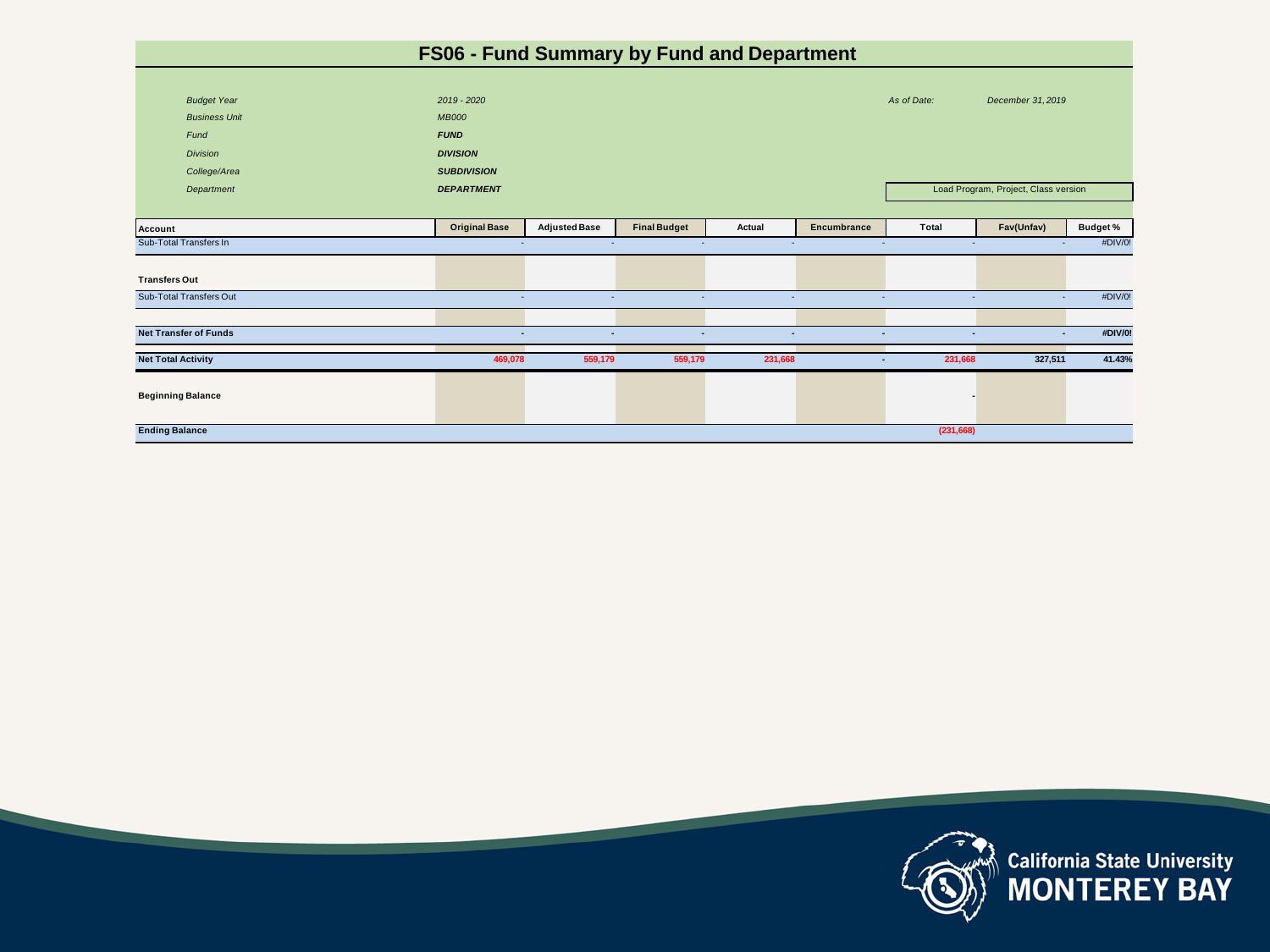| FS06 - Fund Summary by Fund and Department                                             |                             |                          |                     |                |                          |                                      |                          |                 |
|----------------------------------------------------------------------------------------|-----------------------------|--------------------------|---------------------|----------------|--------------------------|--------------------------------------|--------------------------|-----------------|
|                                                                                        |                             |                          |                     |                |                          |                                      |                          |                 |
| <b>Budget Year</b>                                                                     | 2019 - 2020                 |                          |                     |                |                          | As of Date:                          | December 31, 2019        |                 |
| <b>Business Unit</b>                                                                   | <b>MB000</b>                |                          |                     |                |                          |                                      |                          |                 |
| Fund                                                                                   | <b>FUND</b>                 |                          |                     |                |                          |                                      |                          |                 |
| <b>Division</b>                                                                        | <b>DIVISION</b>             |                          |                     |                |                          |                                      |                          |                 |
| College/Area                                                                           | <b>SUBDIVISION</b>          |                          |                     |                |                          |                                      |                          |                 |
| Department                                                                             | <b>DEPARTMENT</b>           |                          |                     |                |                          | Load Program, Project, Class version |                          |                 |
| Account                                                                                | <b>Original Base</b>        | <b>Adjusted Base</b>     | <b>Final Budget</b> | Actual         | Encumbrance              | Total                                | Fav(Unfav)               | <b>Budget %</b> |
| <b>Source of Funds</b>                                                                 |                             |                          |                     |                |                          |                                      |                          |                 |
| <b>Total Source of Funds</b>                                                           | $\blacksquare$              | $\blacksquare$           | $\blacksquare$      | $\sim$         | $\sim$                   | $\sim$                               | $\blacksquare$           | 0.00%           |
|                                                                                        |                             |                          |                     |                |                          |                                      |                          |                 |
| <b>Use of Funds</b>                                                                    |                             |                          |                     |                |                          |                                      |                          |                 |
| Salaries                                                                               |                             |                          |                     |                |                          |                                      |                          |                 |
| 601<br>Regular Salaries and Wages                                                      | 409,711                     | 421,910                  | 421,910             | 149,770        |                          | 149,770                              | 272,140                  | 35.50%          |
| <b>Sub-Total Salaries</b>                                                              | 409,711                     | 421,910                  | 421,910             | 149,770        | $\sim$                   | 149,770                              | 272,140                  | 35.50%          |
| <b>Benefits</b>                                                                        |                             |                          |                     |                |                          |                                      |                          |                 |
| 603<br><b>Benefits Group</b>                                                           |                             | 77,902                   | 77,902              | 77,902         |                          | 77,902                               |                          | 100.00%         |
| Sub-Total Benefits                                                                     | $\mathcal{L}_{\mathcal{A}}$ | 77,902                   | 77,902              | 77,902         | $\sim$                   | 77,902                               | $\overline{\phantom{a}}$ | 100.00%         |
| <b>Operating Expenses</b>                                                              |                             |                          |                     |                |                          |                                      |                          |                 |
| Communications<br>604                                                                  | 254                         | 254                      | 254                 |                |                          |                                      | 254                      | 0.00%           |
| 606<br>Travel                                                                          | 11,074                      | 11,074                   | 11,074              | 14             |                          | 14                                   | 11,060                   | 0.13%           |
| 616<br>Information Technology Costs                                                    | 37,690                      | 37,690                   | 37,690              |                |                          |                                      | 37,690                   | 0.00%           |
| 660<br>Misc. Operating Expenses                                                        | 10,349                      | 10,349                   | 10,349              | 3,982          |                          | 3,982                                | 6,367                    | 38.48%          |
| <b>Sub-Total Operating Expenses</b>                                                    | 59,367                      | 59,367                   | 59,367              | 3,996          | $\overline{\phantom{a}}$ | 3,996                                | 55,371                   | 6.73%           |
| <b>Total Use of Funds</b>                                                              | 469,078                     | 559,179                  | 559,179             | 231,668        | $\blacksquare$           | 231,668                              | 327,511                  | 41.43%          |
|                                                                                        |                             |                          |                     |                |                          |                                      |                          |                 |
| Net Source and Use of Funds                                                            | 469,078                     | 559,179                  | 559,179             | 231,668        | $\blacksquare$           | 231,668                              | 327,511                  | 41.43%          |
| Transfers                                                                              |                             |                          |                     |                |                          |                                      |                          |                 |
| <b>Transfers In</b>                                                                    |                             |                          |                     |                |                          |                                      |                          |                 |
| Sub-Total Transfers In                                                                 | ÷                           | $\sim$                   | ÷.                  | $\sim$         | $\sim$                   | $\sim$                               | $\overline{\phantom{a}}$ | #DIV/0!         |
|                                                                                        |                             |                          |                     |                |                          |                                      |                          |                 |
| <b>Transfers Out</b>                                                                   |                             |                          |                     |                |                          |                                      |                          |                 |
| Sub-Total Transfers Out                                                                | $\sim$                      | $\sim$                   | $\sim$              | $\sim$         | $\sim$                   | $\sim$                               | $\sim$                   | #DIV/0!         |
|                                                                                        |                             |                          |                     |                |                          |                                      |                          |                 |
| <b>Net Transfer of Funds</b>                                                           | $\blacksquare$              | $\overline{\phantom{a}}$ | $\blacksquare$      | $\blacksquare$ | $\blacksquare$           | $\sim$                               | $\blacksquare$           | #DIV/0!         |
| <b>Net Total Activity</b>                                                              | 469,078                     | 559,179                  | 559,179             | 231,668        | $\sim$                   | 231,668                              | 327,511                  | 41.43%          |
|                                                                                        |                             |                          |                     |                |                          |                                      |                          |                 |
| <b>Beginning Balance</b><br>Totals may differ due to rounding<br>Jan 29, 2020 08:52 AM |                             |                          |                     |                |                          |                                      |                          |                 |
| <b>Ending Balance</b>                                                                  |                             |                          |                     |                |                          | (231, 668)                           |                          |                 |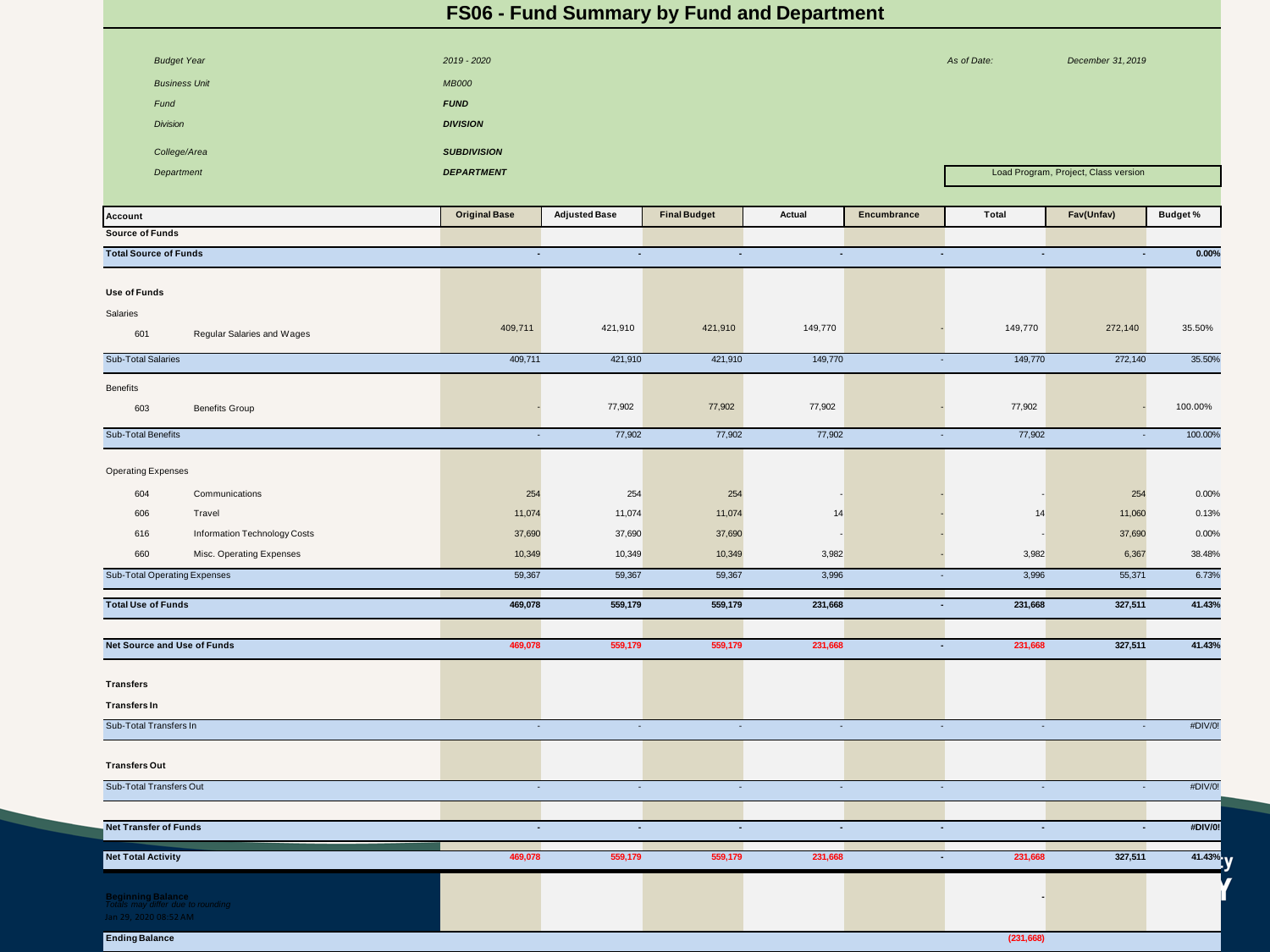## **Other Questica Updates**

- Currently ASM/Budget Office are:
	- Defining user roles
	- Defining security permissions
	- Validating salary information
	- Creating learning tools for the campus users
	- Testing budget development
	- Pilot group identified we will have them in the system shortly

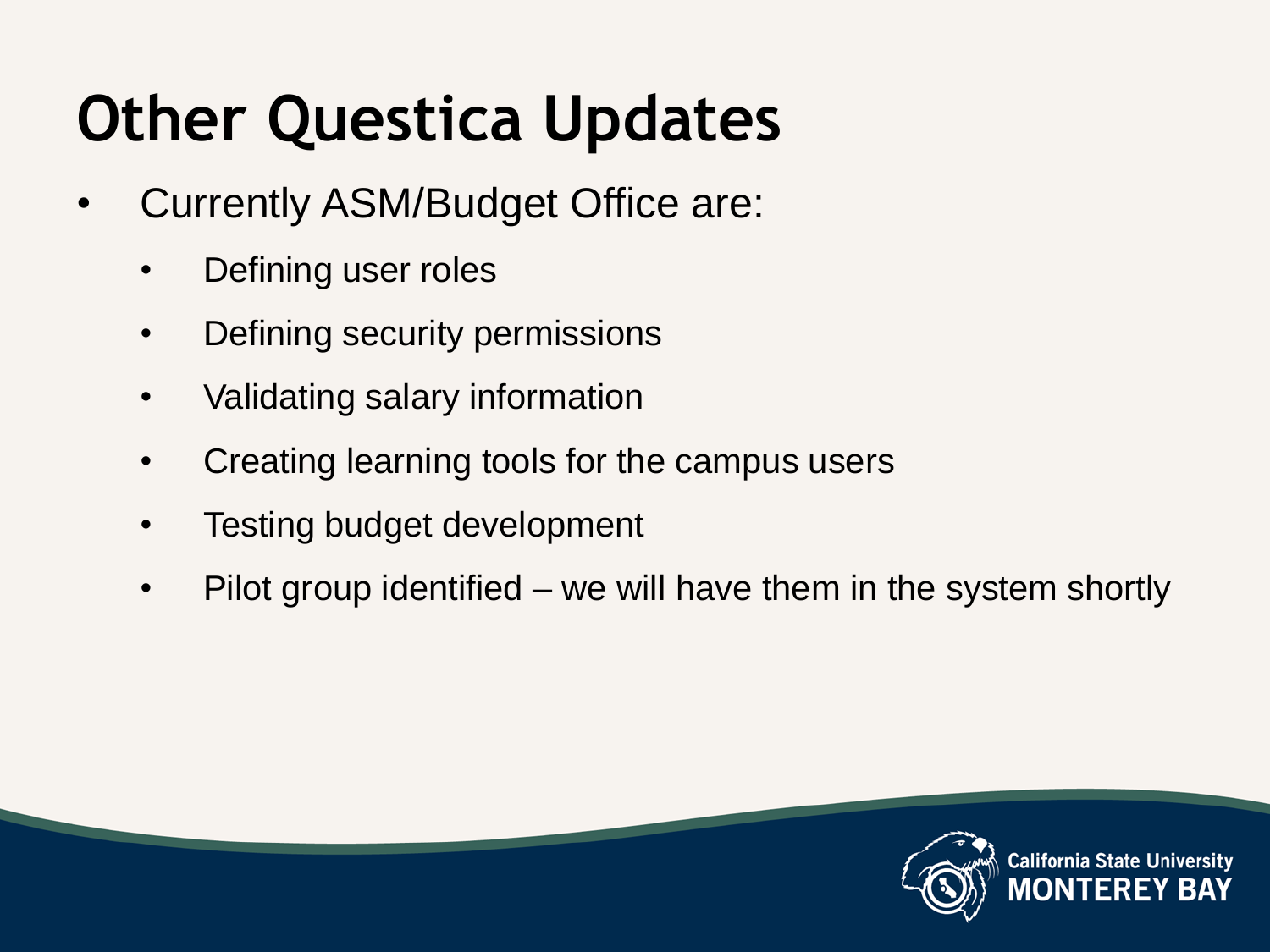## **Finance Updates**

- Vendor ACH Payments
- Electronic Payment Requests

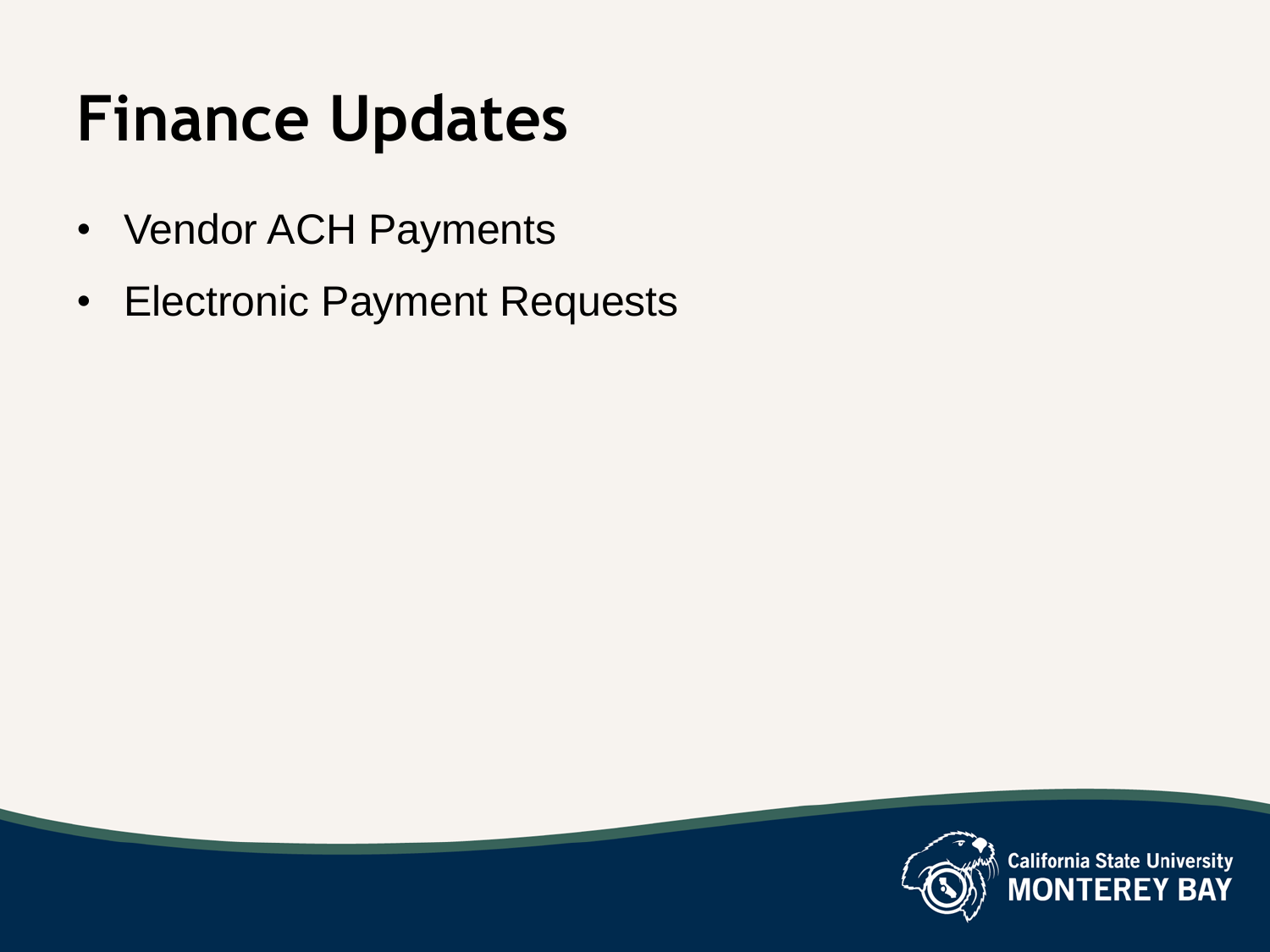## **Finance Updates – P2P**

- **Vendor ACH Payments is here!!**
	- Have vendors provide their banking information in PaymentWorks to get them set up with this option.
	- The information is safe: all ACH information is managed by the vendor in PaymentWorks' secure environment.
	- Contact Business & Support Services or Accounts Payable for more information or questions.

Visit procurement webpage at:

<https://csumb.edu/finance/procurement>

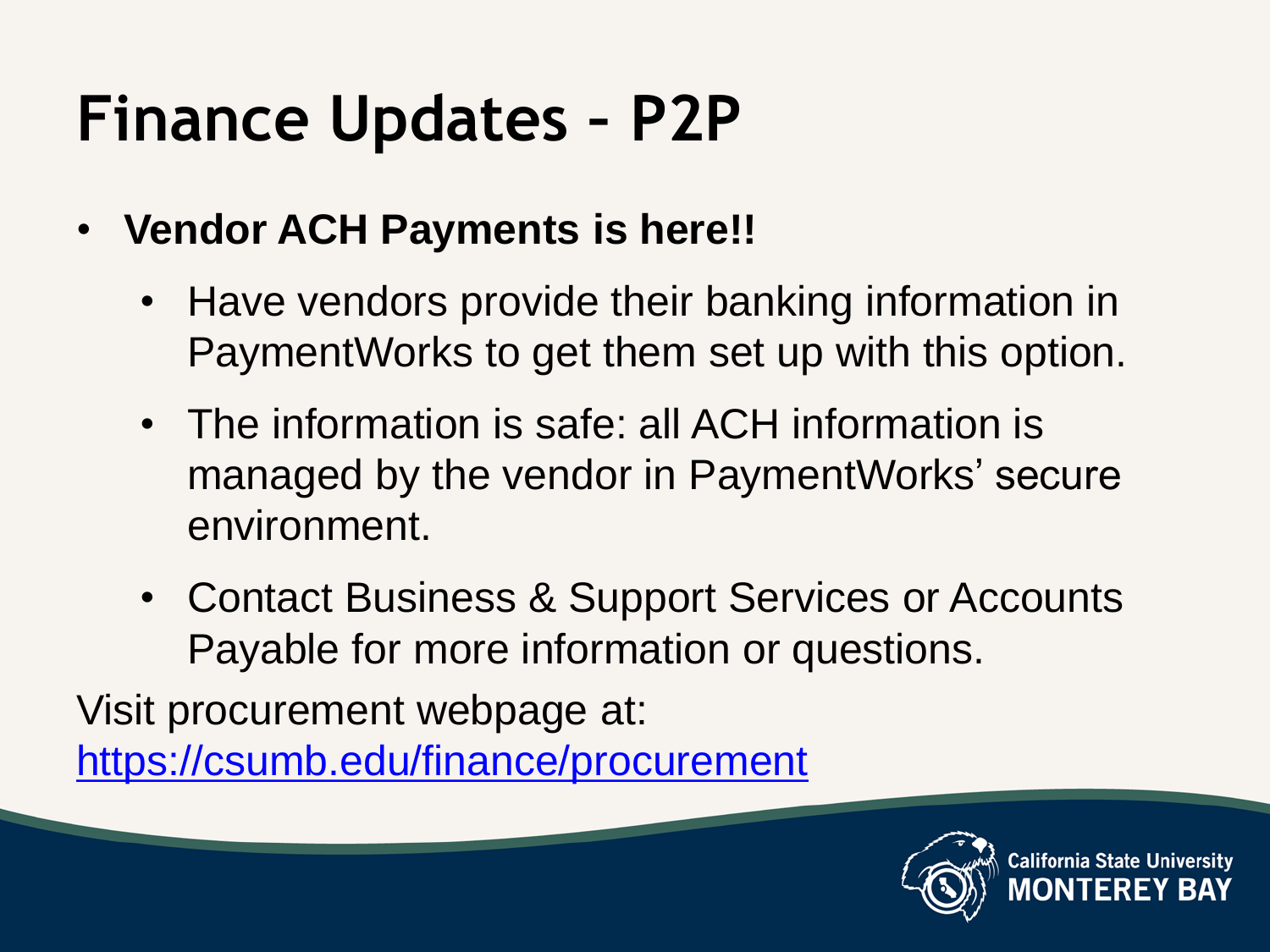### **Finance Updates – P2P**

- **Docusign Payment Request Template**
	- *Speed payment processing! Use electronic routing and digital signatures for payment request forms!!!*
	- Please contact Brenna Dresser, bdresser@csumb.edu or Accounts Payable, accounts\_payable@csumb.edu for more information.
	- Form available at: [https://app.docusign.com/templates/details/fc609d26-c70e-](https://app.docusign.com/templates/details/fc609d26-c70e-417c-9ff1-d41cfe36e874)[417c-9ff1-d41cfe36e874](https://app.docusign.com/templates/details/fc609d26-c70e-417c-9ff1-d41cfe36e874)

Visit the accounting webpage for more information: <https://csumb.edu/finance/university-accounts-payable>